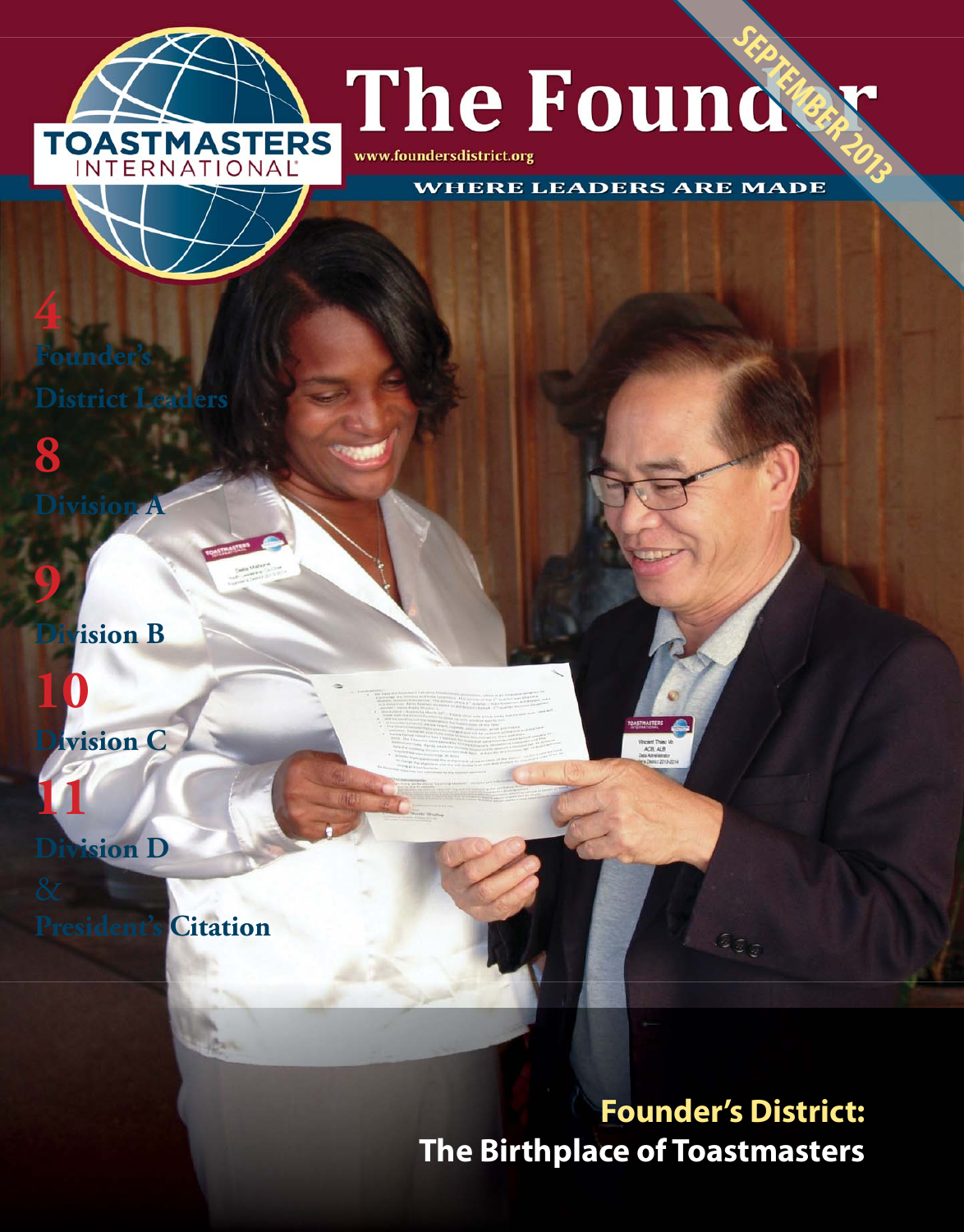

Marie Hulett, Editor in Chief of *The Founder,* **with her dog, Kody**

Near the end of May this year, our Founder's Disctrict PRO, Daniel Cossack, approached me with an idea. He wanted to know if I would serve as the new Editor in Chief of *The Founder*.

"It won't take much time at all," he persuaded. "The newsletter only comes out quarterly, so you're really just looking at one-two weeks per quarter."

Hmmm. That didn't sound overwhelming in the least. Furthermore, there was already an amazing team of editors and writers who would be involved that would make this project a cakewalk, so I decided to accept the position.

Of course, anyone who has ever accepted any kind of volunteer position should have immediately seen red flags.

Sentences that use words like "only" or "just" can really be tranlated into, "Brace yourself—you probably won't be sleeping much over the next year!" I think Daniel would make an excellent used car salesman! (No offense to any members who happen to be used car salesmen!)

All kidding aside, I am really thrilled to be the new Editor in Chief and to be working with the amazing publication team that has been assembled. There is a great spirit of creativity that flows through each team member and I truly believe we will deliver the news and information you want, and stories that you'll enjoy, in a fun and entertaining fashion.

I encourage budding writers to submit articles via their Area Governors and Area News Writers. We want to know all about your successes, your challenges, and your goals. And don't forget to sprinkle your words with a little humor-I am a firm believer in FUN. We don't need Sgt. Friday from *Dragnet* reporting our district's news.

I am also hoping to take our news letter into a more "Green" direction. Every month, we will have a brief electronic edition, and then on a quarterly basis, we will compile the highlights from each month into our grand quarterly edition. Though we'll concentrate on an electronic delivery system for both editions, we will make a few hard copies available for folks who are not equipped for online reading. To more accurately determine how many hard copies to print, please let your district leaders know if you prefer killing trees and overloading landfills... just kidding; we all know that electronic delivery does not work for everyone. However, we do need an accurate tally for printing purposes so please give us a quick shout out.

With that said, I bid everyone a warm welcome to *The Founder*. I look forward to your comments and suggestions. Feel free to drop me a line at: mhulett@coastline. edu.

2 The Founder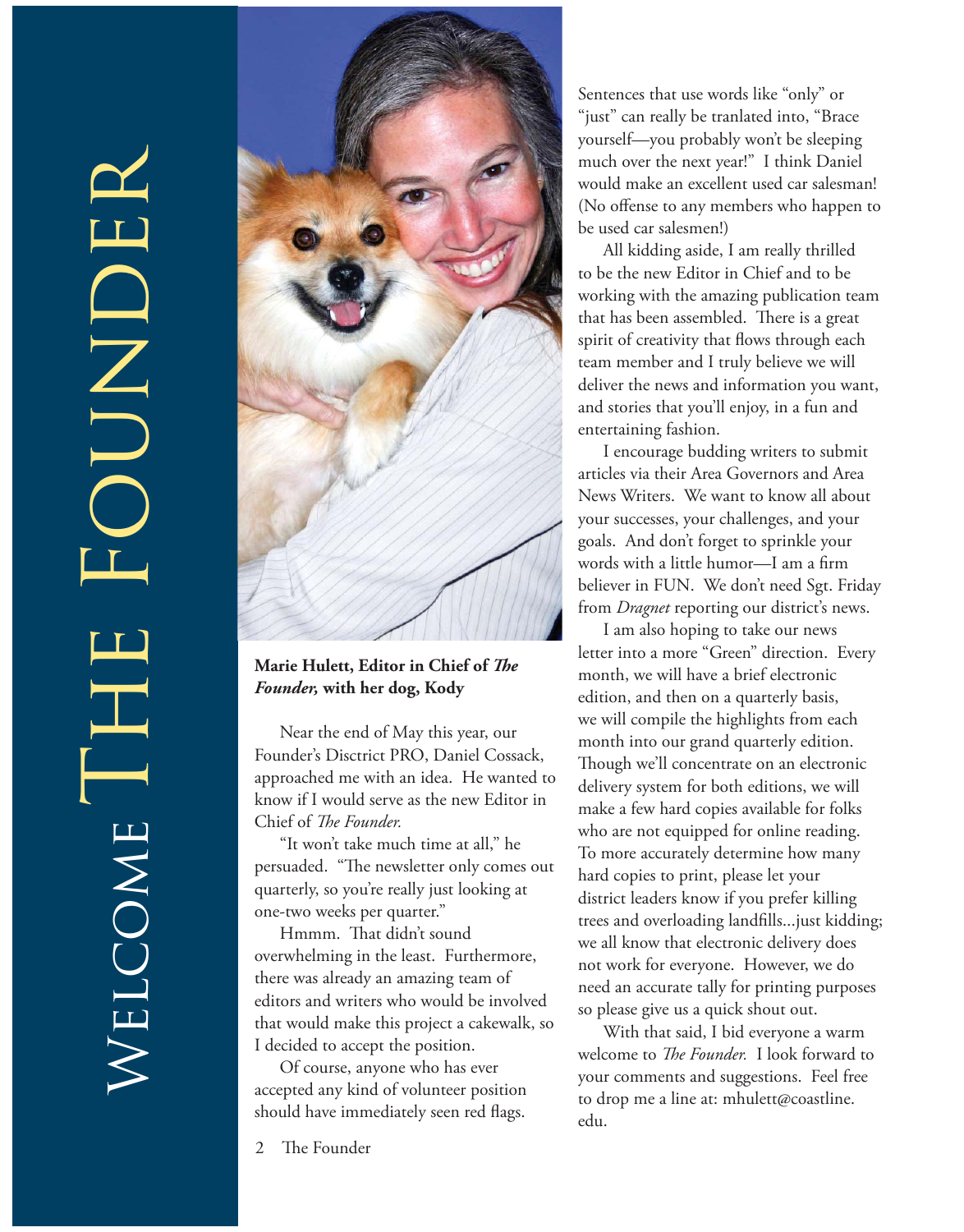

# **Pro Team**

*Pro Advisor/Webmaster/ District TV* Dan Cossack, DTM

*Editor-in-Chief* Marie Hulett, CC, CL

*Executive Editor* Michelle Bender, ACB, ALB

*Director of Communications* John White, CC, CL

*Social Media Chair* John Haro, CC

*Judges Bureau Chair / Publicist* Avis French, CTM, CL

*Photography Co-Chairs* Linda Daughterty Richard Daugherty, DTM

*Videography Chair* Lourdes Ortiz, ATMB, CL *Speakers' Bureau* Victor Broski, ATM, CL

*Data Administrator* Vincent Thieu Vo, *ACB, ALB* 

*Table of Contents*

The Founder - September 2013



# **FEATURES**

# 9

#### INSIDE THIS ISSUE

| Harry Yan, DTM                    | Page 4  |
|-----------------------------------|---------|
| Linda Ulrich, DTM                 | Page 5  |
| Pan Kao, DTM                      | Page 6  |
| Siri Payakapan, DTM               | Page 7  |
| News from Div. A                  | Page 8  |
| News from Div. B                  | Page 9  |
| News from Div. C                  | Page 10 |
| News from Div. D                  | Page 11 |
| <b>President's Citation Award</b> | Page 11 |
| <b>District Conference</b>        | Page 12 |
|                                   |         |

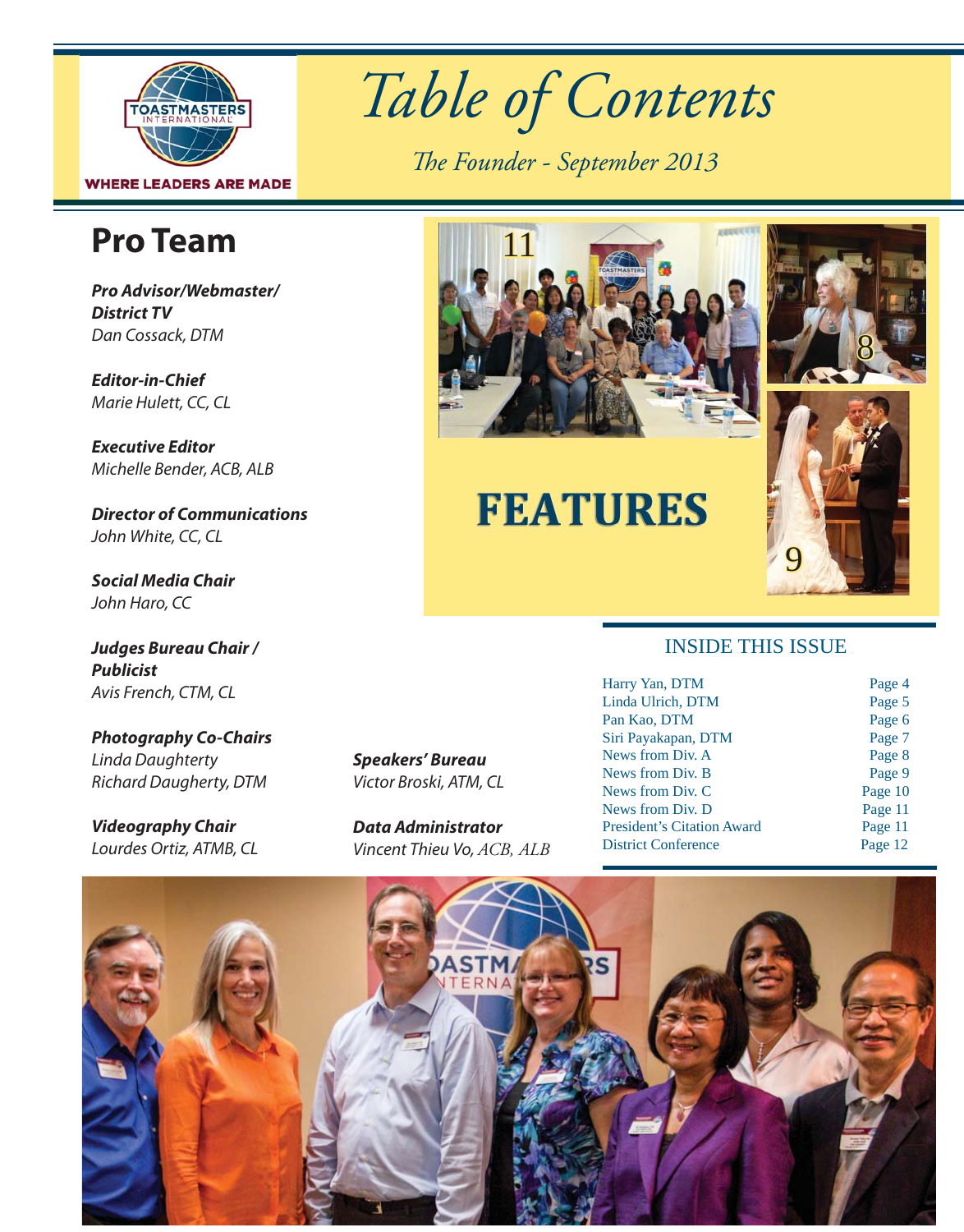

#### **Harry Yan, DTM** *Founder's District Governor*

*Founder's District has four top officers. They are District Governor, Lt. Governor of Education & Training, Lt. Governor Marketing, and Public Relations Officer. Let's get to know our officers for the 2013-2014 Toastmaster year.*

**How long you have been with Toastmasters?**  *I have been a Toastmasters member for 11 years.*

**Which clubs do you belong to?** *I am a member and the founder of the FCBC FV Speech Club #870344 and a member and advisor of the Irvine Lunchtime Toastmasters Club #219.* 

**Where do you work?** *I worked for the Fluor Corporation (an international engineering and construction company) for 32 years as an engineering programmer analyst, a project systems engineer and an information technology project manager before moving up to an enterprise systems manager at Conexant Systems (a semi-conductor design company) in Newport Beach. After retiring, I taught public speaking part time at Dr. Choi's Academy in Irvine until Dr. Steven Choi was elected Mayor of Irvine.*

*What are your hobbies? I enjoy taking photos of special events and vacation places and creating photo collages, slide shows and digital movies with* 

*photos and video clips. I also enjoy studying and teaching the Bible. I have taught children and adults in Sunday school for more than 40 years. I especially enjoy collecting, rewriting and telling inspirational stories that touch the heart and convey a powerful message.*

*How has Toastmasters enhanced your life? Toastmasters built up my confidence to speak in front of a group. It enhanced my skills to eff ectively share my ideas and inspire people to work together toward common goals and objectives. The experiential people skills and leadership skills I gained from working on the Toastmasters program in my club and serving our members in various District offi ces helped me cultivate quality relationships and opened many opportunities to make an impact on the lives of others. I was able to see how I impact others and how others impact me, and this has immensely enriched my life.*

#### *What do you look forward to or hope to achieve this year as District Governor?*

*My vision is for Founder's District to be the*  top District in the world. This is in line with *Toastmaster International's vision to "be the fi rst-choice provider of dynamic, high-value, experiential communication and leadership skills development." To get there, we must sustain a net gain in membership and new clubs year after year. We can do this by empowering our leaders to maintain quality clubs and ignite their passion to lead by giving them the tools, the examples and the experience to discover and meet the expectations of our members as well as the skills to build new clubs in their communities and in their workplaces. When we consistently work together and lead with a passion to enrich our own lives and the lives of others, we will be the top District in the world. This is altogether fitting because we are Founder's District—the birthplace of Toastmasters.*

**What is your favorite quote?** *My favorite quote is "When you learn, teach. When you get, give." It serves as a reminder for me to seize the opportunities to make a difference in the lives of others. Th is is so important because our lives are not measured by how much we have, but by how much we give. Our signifi cance comes from the positive, lasting impact we make on the lives of others.*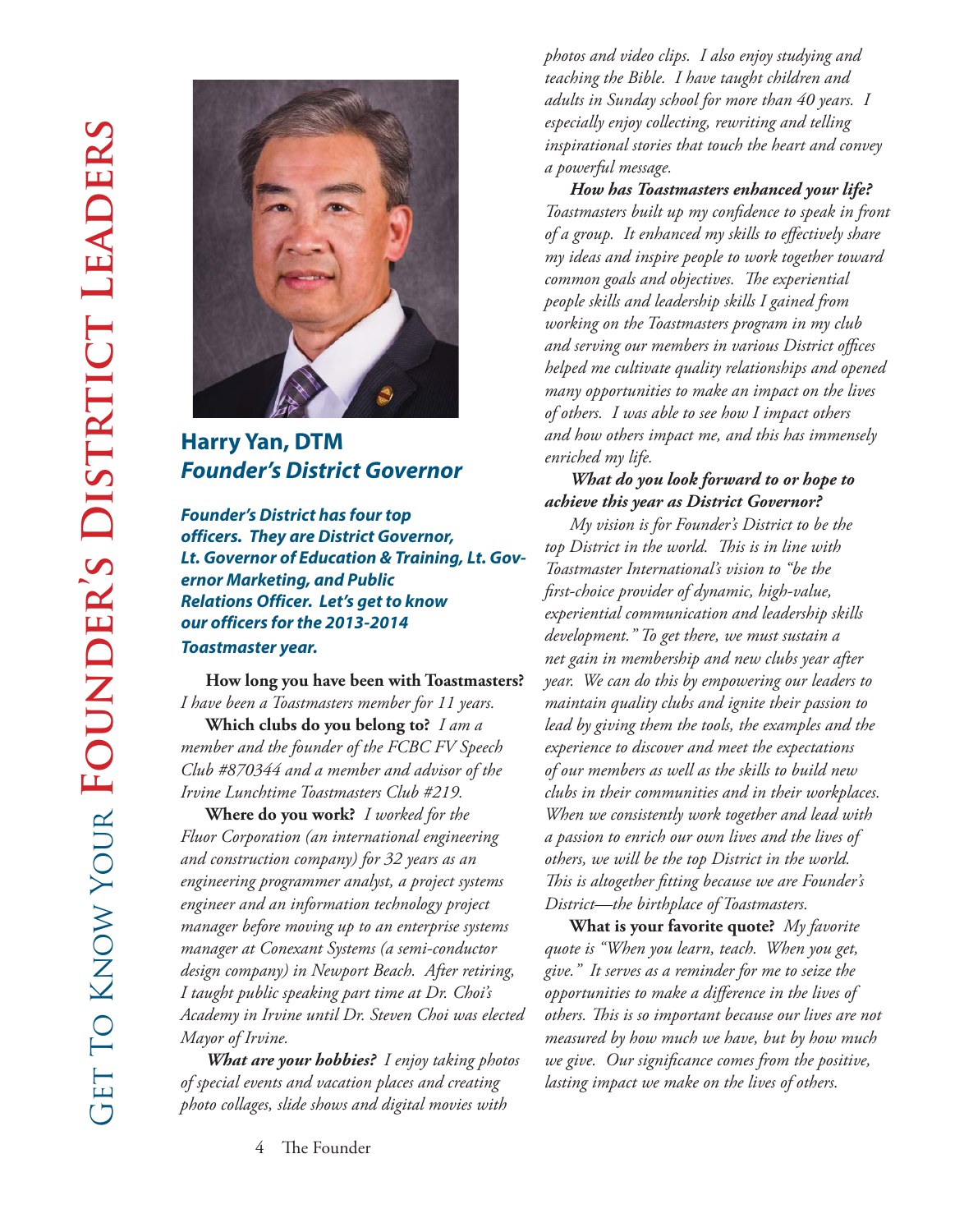

#### **Linda Ulrich, DTM** *Lt.Governor Education & Training*



#### *How long you have been with Toastmasters? 14 years*

*Which clubs do you belong to? I belong to San Gabriel Valley, Club 200; Le Gourmet, Club 317; Past District Governors, Club 407; Edison Loquacious, Club 3364; WildChatters, Club 1205085; San Gabriel Valley Wine & Dine, Club, Club # 3215028.*

*Where do you work? I work for WorleyParsons in their*  Arcadia office. I am an engineering/construction scheduler *for various oil and gas projects. I've been doing this for about 10 years.*

*What are your hobbies? Bingo, grandkids, quilting, and Toastmasters!*

*How has Toastmasters enhanced your life? I have found my voice. I could always speak up for others, but*  backed down when it came to me. Now I have confidence *in myself and my abilities, and can express that to others.*

#### *What do you look forward to or hope to achieve this year as District Lt. Governor of Education &*

*Training? I want to help our members and clubs succeed. If members can meet their personal goals, or at least get closer to them, the club, in turn, will achieve its goals; the Area, Division, and District also succeed. But it really is all about the member! Since I'm responsible for the education and training of our members, our club officers, and District leaders, the LGET team will be working on various programs and incentives to assist members in enhancing both their communication and leadership skills.*

#### *Favorite Personal Thought:*

*When we step out of our comfort zone, we realize there is more in the world for us to learn and more of us that we can offer the world.* 



 *Home of the fi rst Toastmasters Club: The YMCA in Santa Ana, California*

The Founder 5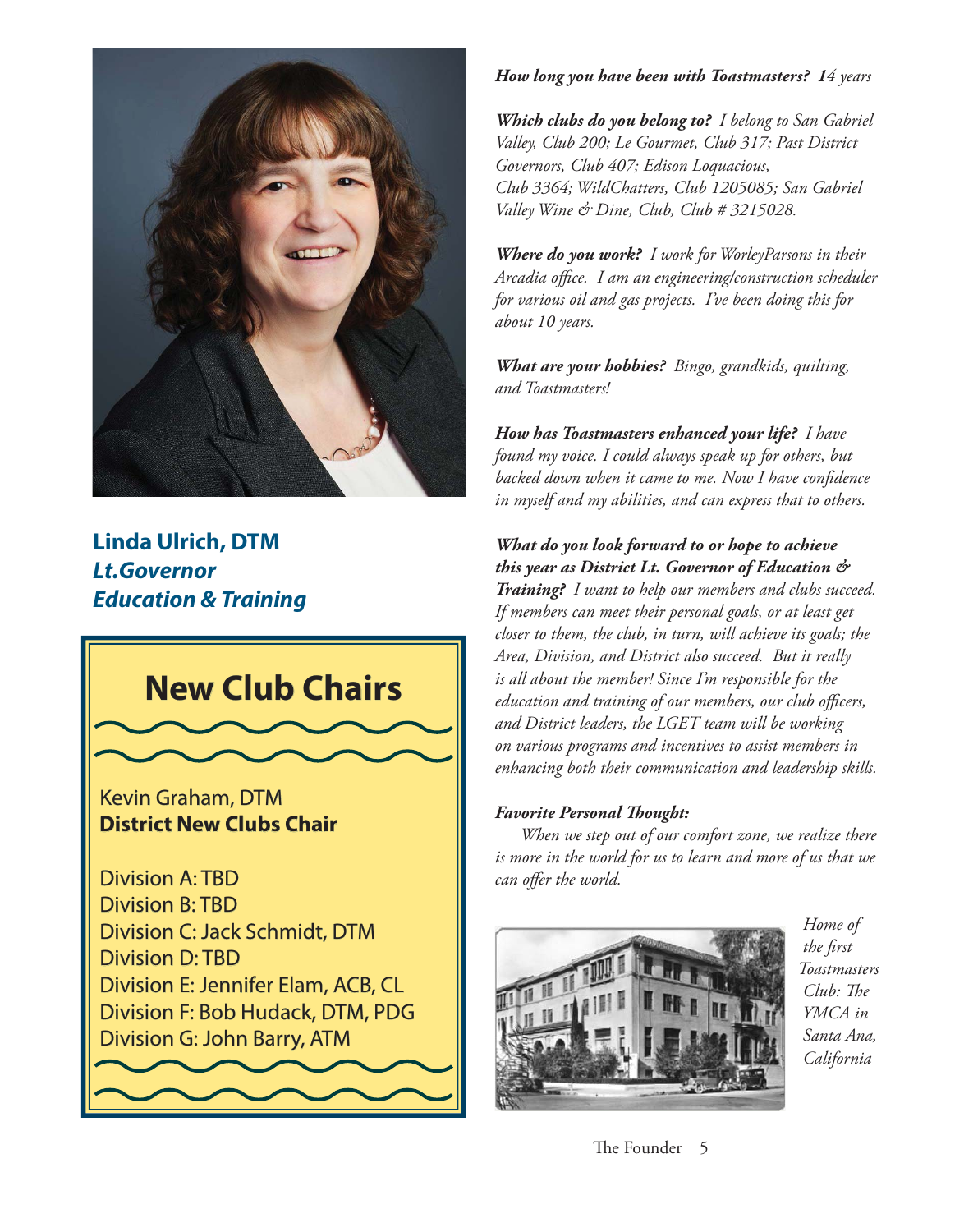

### **Pan Kao, DTM** *Lt.Governor Marketing*

*How long you have been with Toastmasters? Eight years*

*To which clubs do you belong? Club 9 Professional Speakers, Club 407 - Past District Governors Club, and Club 1246 Table Talkers.*

*Where do you work? I'm a professor and consultant. As an adjunct professor, I've been teaching online project management courses at several universities, including UCLA Extension, UCI Extension, Minot State University, and American Public University System. As a consultant, I* manage projects and help organizations effectively *navigating through their strategy processes.*

*What are your hobbies? I have three hobbies: Golf, golf, and more golf!*

*How has Toastmasters enhanced your life? The Toastmasters Program has made me a better project manager. Th at's why I have been promoting Toastmasters at the PMI (Project Management Institute) Los Angeles and Orange County chapters.*

#### *What do you look forward to or hope to achieve this year as Lt. Governor of Marketing?*

*At Toastmasters, we talk about communication all the time. However, one month into my term as the LGM, I've already felt the challenges in the organizational communication. There are so many opportunities in the Marketing Team that our members can learn and grow through volunteering. How do I communicate these opportunities to members and how do I match members' skill sets and interests to the opportunities will be my focus this year as the LGM. In other words, I want to apply the communication and leadership skills that I have learned to the LGM position.*

*We will also be emphasizing to all the Founder's District members how to build new clubs. It is especially important for the Area Governors to build at least one new club in their Area to become a President's Distinguished Area. For many of you who attended the Marketing Workshop on July 27,*  we included a session on this topic. There is a great *resource on Toastmasters International website for just this purpose: http://www.toastmasters.org/build*

*Founder's District will be offering incentives to any Area Governor or Sponsor who charters a new club. Th ey will receive two of the Darren LaCroix's popular DVDs. (Darren was the 2001 World Champion of Public Speaking.)*

*The reason why we want to build new clubs is to share the information and benefits we have gained as Toastmasters to others in our community. Help spread the word, and be sure to contact me or the new club chairs if you need assistance. We look forward to building Founder's District in 2013- 2014!*

#### *Favorite Quote:*

"The greatest good you can do for another is not *just to share your riches, but to reveal to them their own."*

*--Benjamin Disraeli*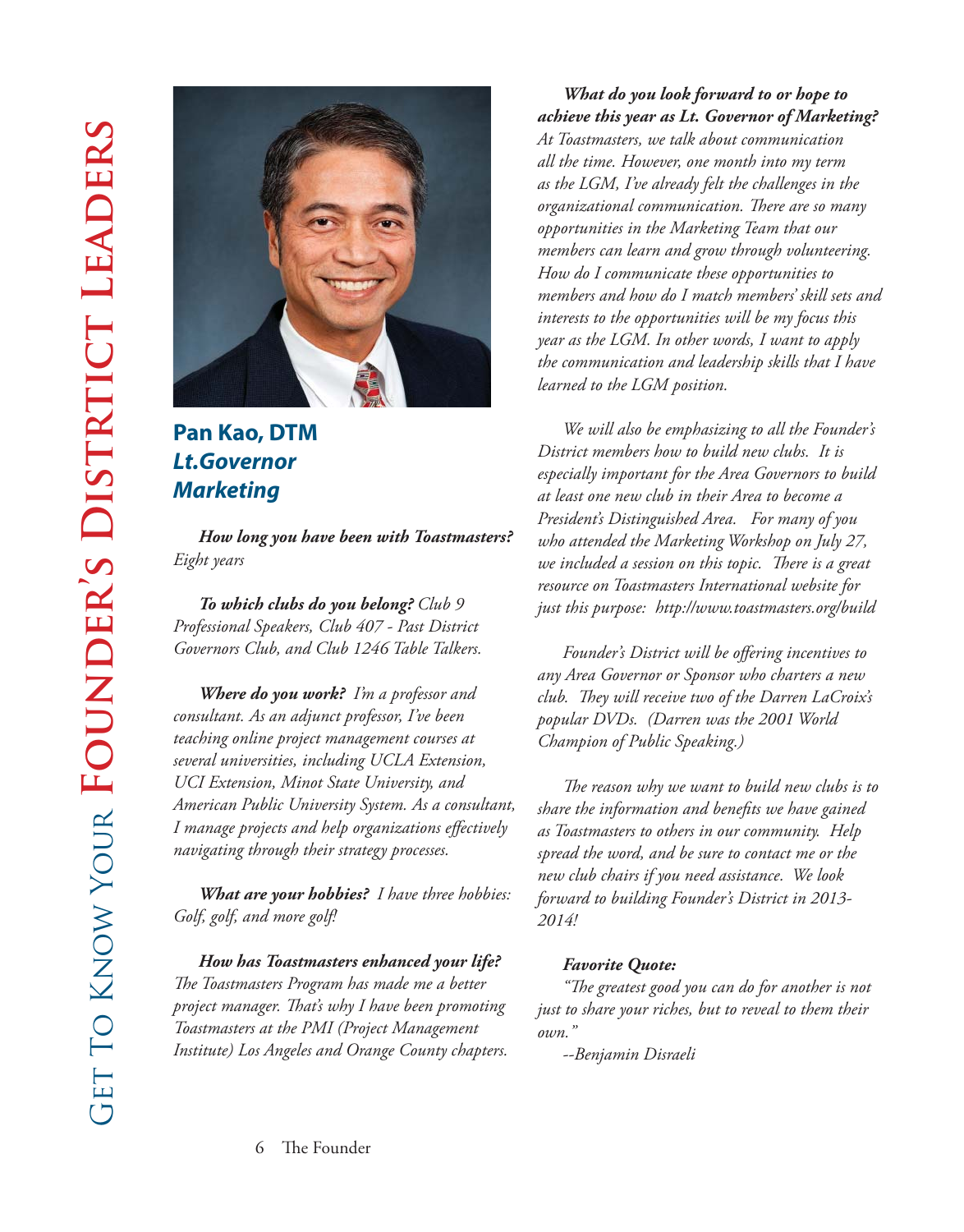

#### **Siri Payakapan, DTM** *Public Relations Officer*

*How long you have been with Toastmasters: 7 years* 

*Which clubs you belong to? Vineyard Journeys, Le Gourmet and Smedley Chapter One. (Charter member of Tools 2 Lead from 2006 until 2012.)*

*Where do you work? I retired in 2012 after working for 23 years as a Planner/Policy Analyst for the County of Orange. My responsibilities included managing the Orange County demographic projections for transportation modeling, housing and transportation policy updates. Th ese complex, long-term projects involved extensive coordination with all Orange County cities, various public and private agencies and the public as well as project presentation to the Planning Commission.*

*What are your hobbies? My passion is traveling to gain real life experience in diff erent parts of the world and to sample locally prepared cuisine. I also enjoy researching my family tree and bonding with my two grandchildren, ages 4 and 2, who live in Toronto, Canada.*

*How has Toastmasters enhanced your life? In 1969, as a guest at my father's Toastmasters club in Bangkok, Th ailand, I was impressed by the members' friendliness and my father's newly found enthusiasm after his retirement. More than three decades later,* 

*my daughter's ability to add humor to her technical presentations, from her Toastmasters club in San Jose, California, inspired me to join as a charter member of Tools 2 Lead Club at my work in 2006. Along the way, several mentors have challenged me to take up new responsibilities, stretching my Toastmasters perspectives*  and skills. In turn, I have served as a mentor to many. The *mentoring experience deeply enriches my life. I gradually gained confi dence in speaking skills and grew as a leader through leadership opportunities in the Founder's District. Toastmasters way of life perfectly fits my current phase in life—retirement—as a fun, life-long learning journey.* 

#### *What do you look forward to or hope to achieve this year as the Founder's District PRO?*

*1. Publicize Toastmaster benefits to the outside community.*

*2. Inform members of Founder's District activities, events, and resources.*

*3. Use all available public relations channels (Founder's District TV, Founder's District website, and Founder's District newsletter) to inspire our members to become better speakers and leaders.*

#### *Favorite Quote:*

*"We learn best in moments of enjoyment." --Dr. Ralph Smedley*

## *The Mission of the District*

The Mission of the District is to build new clubs and support all clubs in achieving excellence.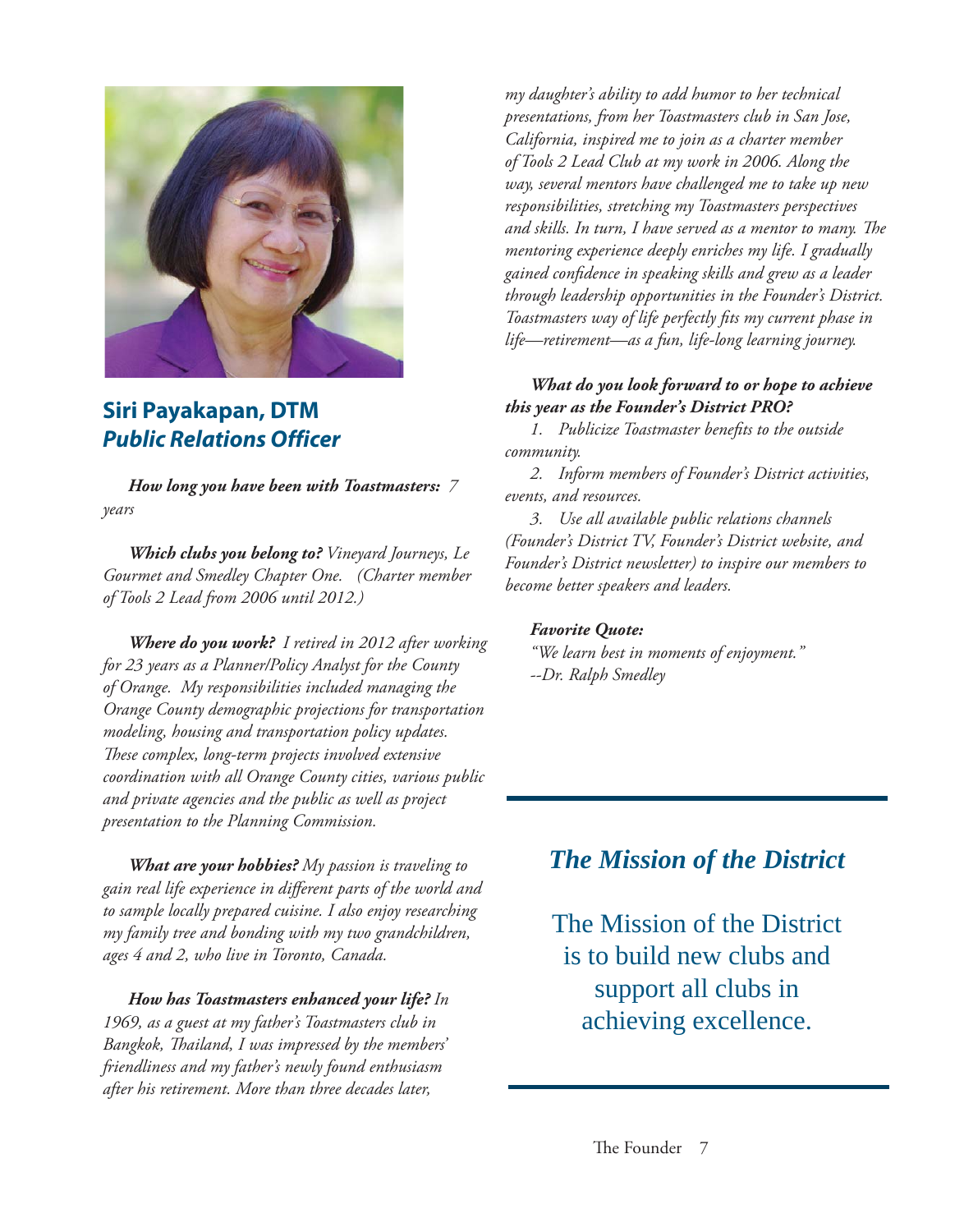

#### **Linda Brown Executive Coach, DTM**

#### *Division A*

*On August 8, 2013, Division A Governor*  led the first Division A Council Meeting. *About a dozen Division A leaders attended*  the meeting. The Division's Executive Coach, *Linda Brown took the fi ve Area Governors in attendance through a goal setting and success planning session. Linda shared with the Area Governors her life experience and the impact she was able to make when she had the opportunity to serve as Area Governor during the 2012- 2013 Toastmasters year.*

*Linda has over 27 years of experience serving as an empowerment coach and life strategist. As it applies to serving in Toastmasters International as an Area Governor, here are some of the nuggets of wisdom she shared:*

*• Work exclusively through club presidents. Area Governors are the only leaders in the district who normally interact directly with club members. It is easy to get carried away and want to be as effective as possible by touching base directly with every club member or club offi cer. However, you can simplify your* 

8 The Founder

*tasks by creating an empowered relationship with your club presidents. If you provide caring, clear direction and support for your Presidents, they will take good care of their club members. You will see how directive leadership and teamwork synergize and produce greater-thanexpected results.*

*• Know when to ask for help. Every single member of Toastmasters International is driven by very unique and oftentimes very diff erent motives, but one thing all members seem to share is a desire to serve, to be of help. Leverage that at every possible opportunity, otherwise you can easily get overwhelmed quickly. The more you courteously direct, inspire, acknowledge, praise progress, empower, and recruit a Team (i.e., inspire team-building), the more effective you will be as a leader.* 

*• Find out what the club wants. Every club has its own culture and tradition. As an Area Governor never criticize the way a club operates, if that is their tradition. Acknowledge the unicity of every club and find out what the club does well and compliment them on that. Be aware of the clubs' needs and wants, and do not impose your wants (or needs) on your clubs.*

*• Don't fall victim to quotas. Every district has set goals and targets to become the best in the world, which is a worthy ideal. Th ose goals are met when quotas are set and the division and area governors work with other district executives to meet those goals. Quotas can appear very challenging when you get fi xated on them instead of abundantly meeting members' objectives. Like the saying goes, take care of your pennies and the dollars will take care of themselves. In other words, if you have thriving clubs in your area, the quotas will be met without you even thinking about them.*

*• Take it easy and have fun. Everybody around you in your Toastmasters circle wants you to succeed as a leader and an individual. Don't take the whole assignment too seriously and remember, if it is not fun, it's up to you to learn how to make it fun. Call upon your*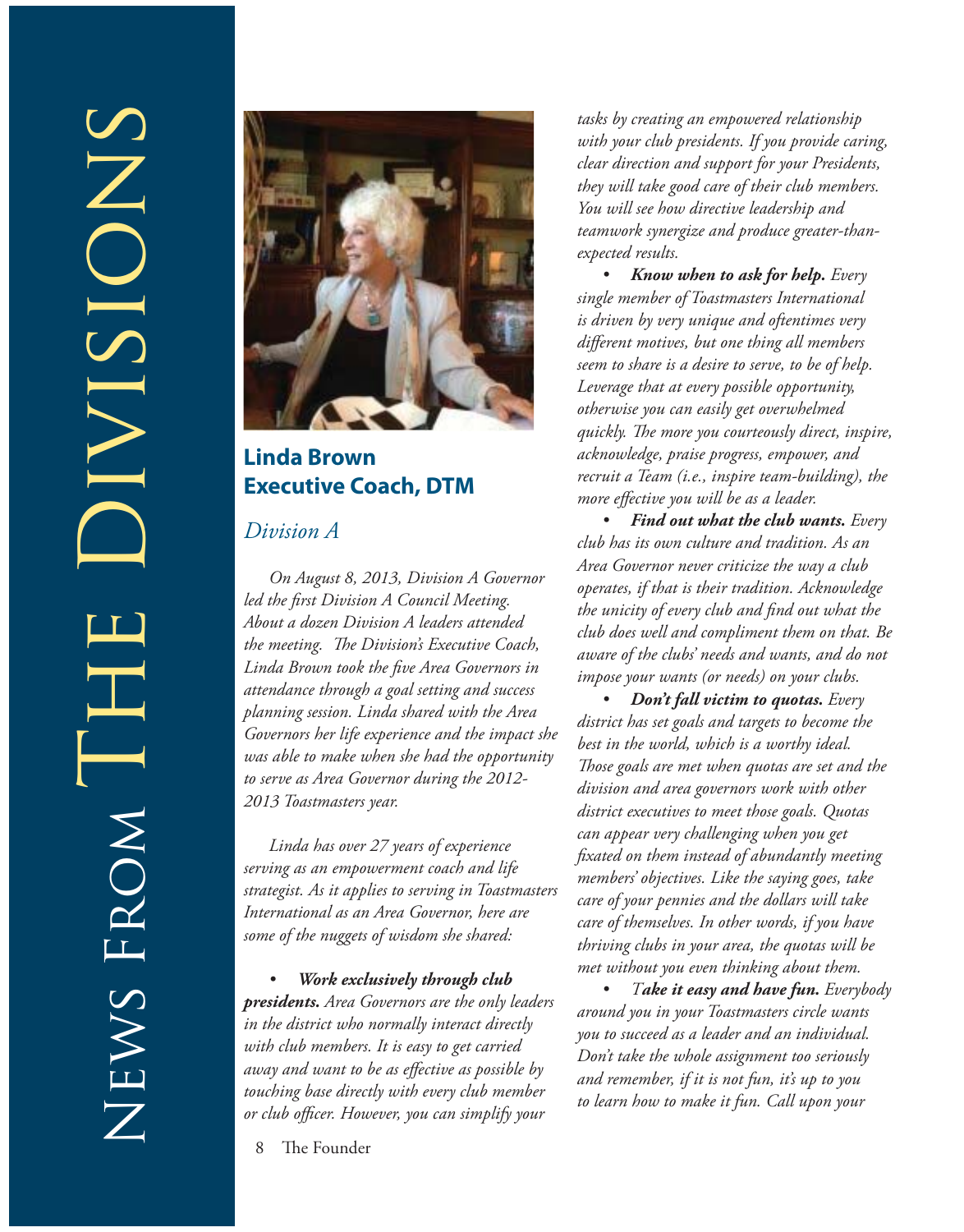*Area Governor and Division Governor colleagues to brainstorm. Everybody wants the experience to be*  easier, more effective, and more fun. Why not make the *experience a happy memory for you and those you have the privilege of serving?*

*Linda Brown is available for executive coaching and she can be contacted through her website: www. lindabrownma.com*

*Submitted by Lionnel Yamentou. Area E1 Governor / Division A Assistant Governor*



#### **Jamie and Ryan Matsunaga**

#### *Division B*

*A few months before Division B Governor Ryan Matsunaga, ACB, ACL said "I do" to Jamie, his UCLA sweetheart, he must have had a pre-nuptial panic attack. It wasn't a question of whether or not he was marrying the right person; it was whether or not he would be able to confidently deliver a speech to the wedding guests at the reception. Consequently he fulfi lled a long-time desire to join Toastmasters so he could speak without a verbal confetti of ahs, ums, "you knows" and other aberrations of nervous speakers.* 

*It was November 2009 when he joined Kaiser Toastmasters (#8735). Now he's happily married to*  Jamie . . . and to Toastmasters. The man who said "I do" *to his bride has also embraced Toastmasters and has said "I do" to every opportunity to develop his speaking and leadership skills.*

*Shortly after he joined, he assumed the most rigorous club role of all – VP of Education. Later he agreed to double as "acting" President when the President could not continue as an officer. Next he became President for a second term, and then smoothly segued to being Area B-3 Governor from 2012-2013. Now the man who says "I do" easily and often is Division B Governor. His chosen theme is "Rise to Greatness" which seems to define the trajectory he himself has been following, maybe since birth in a Kaiser hospital in Vallejo, CA.* 

*Ryan is the personifi cation of success enroute to greatness. He presides over the Division B meetings*  with effortless charm and grace. With touches of humor, *he makes the meetings as much fun as a night at the Comedy Store. Meticulous in his personal appearance, he looks like he stepped out of the pages of Gentleman's Quarterly.* 

*He attributes all his leadership finesse to Toastmasters which he claims has given him more leadership opportunities than his full-time job at Kaiser. In addition, he values the personal rewards of mentoring others. More importantly, he has big goals and ideas. Foremost is to retain Division B's status as President's Distinguished. In addition, he's developing ways to use Google Tools and Groups to keep the Division organized and connected. He also advocates the creation of an Advanced Leader Gold Award attainable only by serving the Division since fi lling all division roles is now a challenge.* 

*Th ere's no doubt that Ryan is a heavy lifter. In fact lifting weights is one of his favorite activities. A person he greatly admires is Arnold Schwarzenegger, not because of his muscle mass, but because of the heavy odds and naysayers he ignored to succeed in a range of endeavors.* 

*Clearly, Ryan is a person we can count on to raise the "barbell" and lead Division B to greatness, and it all started with "I do", two simple words which promise commitment.* 

*Submitted by Chris Christman, DTM Division B News Writer*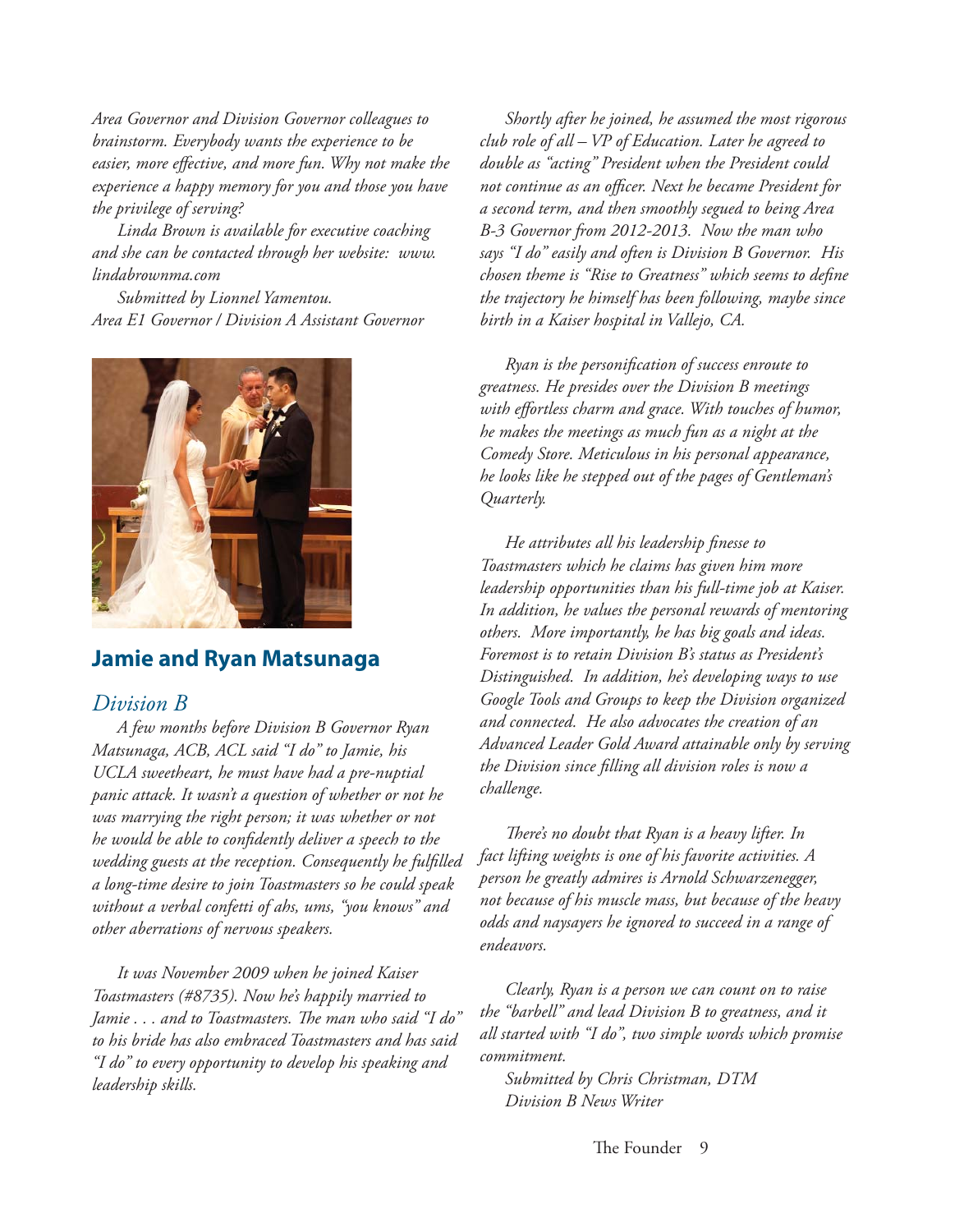

#### **Jack Schmidt, DTM**

#### *Division C*

*"Best Practices'" are ways clubs can achieve superior*  results. They are a benchmark of success. In Business, *Science, Technology and Toastmasters Clubs, Best Practices ensure excellence. Best Practices are a self-assessment check list for being successful and becoming Distinguished.* 

*What You Can Do: Use the following list as checklist to see how your club is doing. Discover what Best Practices your club can implement.* 

*Have fun! What gets measured, gets done.*

*Have a Club website that is updated with the club's latest information on when and where the club meets, contact information, etc..The club website serves as a central connecting link for guests, as well as members.*

*Make sure your club's information is correct on club's website and also on Toastmasters International website.*

*Have local club dues (working capital for open houses, awards, etc.) at least \$2 per month.*

**The club officers** should have an Executive Board *meeting with an agenda once a month with standing reports (Pres: State of the Club Report, VPE: Status of*  Distinguish Club Program, Status of CL Signoffs, VPM: *Status of Club Membership and Renewals, Status of Mentor Program, VPPR: VPPR activities Report (optional report), Treasurer: Treasurer's Report. Clubs that meet once a month should have their Executive Board meeting at least on a quarterly bases.*

*Have a Guest Package with a welcome letter, an application to join the club, a Toastmasters magazine, Toastmasters brochures (#90, #101, #134, #1212) and a copy of \*Features, Benefi ts and Value. Place these components in a pocket file folder.* 

*Have a New Member package. It should at least contain a Welcome Letter, the \*Ice Breaker Speech, a Mentor Request Form, \*Distinguished Member Form, \*\*Distinguished Club Form, \*\*Membership Achievement Record,\*\*Map of Service to Members, \*\*10 Tips for Successful Public Speaking, \*\*A Toastmaster Wears Many Hats.*

*The VP* of Membership should orientate new *members, using the New Member package*

*Vote New Members into the club. A formal induction into the club can also be used along with the vote.*

*Warmly greet guests. After the meeting, review club membership application with guests and show them what it costs to join the club, then invite them to join the club. Follow up with an email, telling them that it was great to meet them and ask them if they have any questions.*

*Give Awards to members who achieve their next level on the Communication and/or Leadership Track. Minimum – Give them a pin appropriate to their new level in front of the whole club. Other recommended awards in addition to the pin include a magnetic badge with their name, their new level, club name and number and an advanced manual of their choice.*

*Have a Club Mentor Program. Assign all new members a mentor for their fi rst 3 (or more) speeches. Any club member should be able to request a mentor. The VP of Membership should maintain a tracking spreadsheet of club mentors and mentees that can be used as a report at*  the club's monthly Officers Executive Board Meeting. The *VPE is a default mentor for new members until a mentor is assigned to the new member.*

*Have and maintain a speech and leadership tracking*  spreadsheet and charts by the VP of Education. This will *help you gage how your club is doing with its DCP/Club Success Plan and how the members are progressing with the DMP (Distinguished Member "Promise to Self"/ Personal Contract.)*

*Hold Open Houses on a regular schedule. More of Jack Schmidt's "Best Practices," will soon be available on the Founder's District Website.*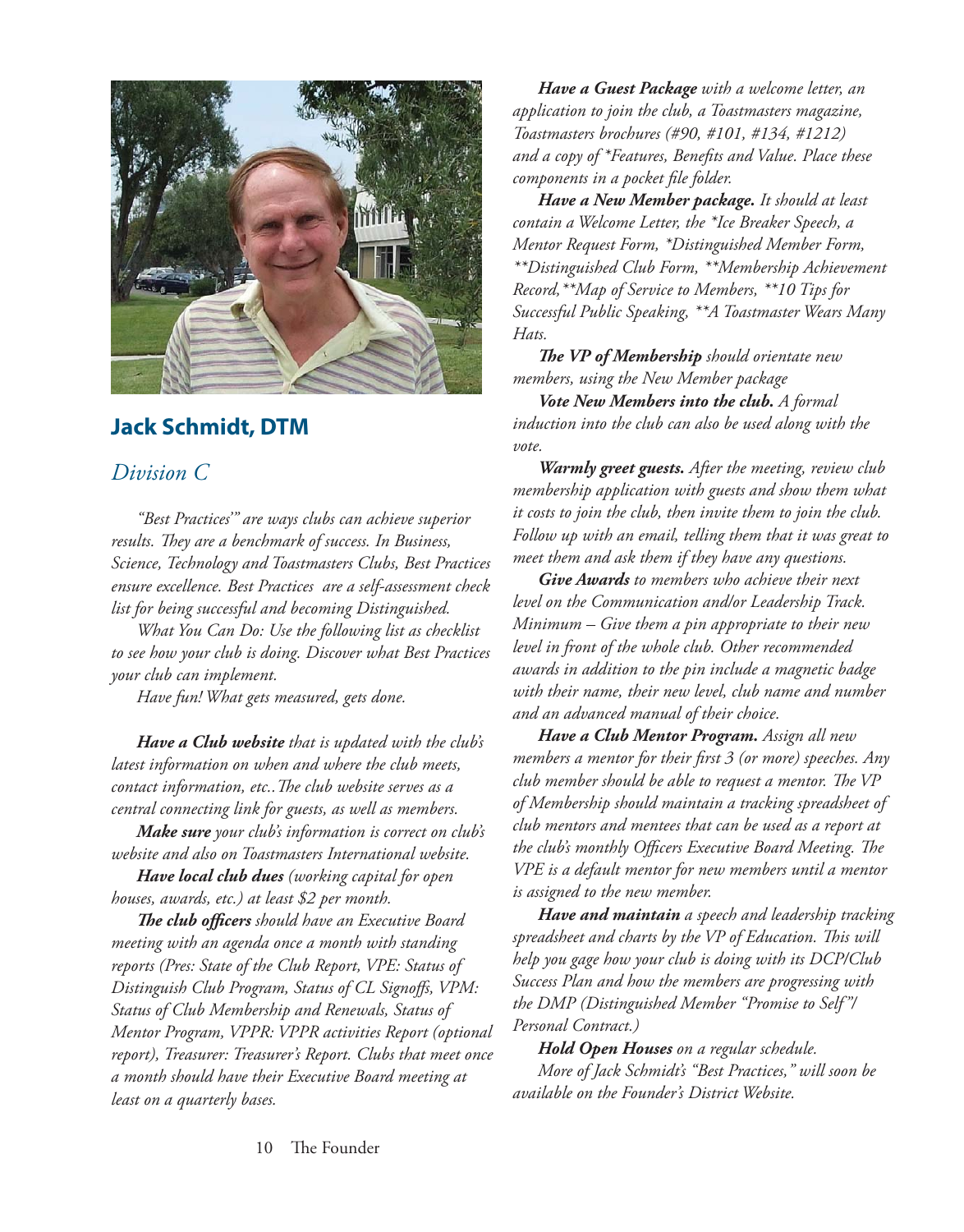#### **Division D Club of the Quarter**

#### *Division D*

*Th is series is designed to highlight one club a quarter in Division D that demonstrates Integrity, Respect, Service, and Excellence as these are the core values of Toastmasters International.*

*English as a Second Language Toastmasters Club #1 (ESL) is one of the newest clubs in Division D. On August 4, 2013, I had the pleasure of visiting this club with Area D4 Governor Richard Lombardi and we were both very impressed. The ESL Club was originally targeted for individuals who speak a language other than English as their primary language or individuals who would like to build their English vocabulary.* 

*Th is club was created about three years ago under the direction of Dr. Patricia Adelekan. What makes this club outstanding is the teamwork of the club offi cers, the camaraderie among the members, and the overall positive learning environment where members can be more comfortable speaking English in front of a group. "We love our club," says Lourdes Crampton, a two year member. "It gives us a chance to speak and feel comfortable among others who are struggling with perfecting their English and loosening their tongues."*

*On the day of my visit, there was a full agenda including an advanced speech by Club President Laura Kim, Ice Breakers by new members Bryan Le and Fahad Alrumaih, and a very inspiring speech by Erik Yumul titled "Experiencing Financial Peace" where he completed his Competent Communicator.*

*ESL Toastmasters (club 1565170) is on the way to President's Distinguished for the second year in a row by maintaining a positive learning environment and giving their club members the opportunity to*  succeed. This club has clearly demonstrated the values of *Integrity, Respect, Service, and Excellence.*

#### **Norm and Frannie Stein Honored**

*Most Toastmasters in the Founder's District are* 

*familiar with the warm and smiling faces of Frannie*  and Norm Stein. They are the dynamic duo that is *currently championing the Distinguished Members Program at every opportunity. With enthusiasm and fervor, they explain and demonstrate—much like Monty Hall and Carol Merrill—the benefits that Toastmasters will receive by committing to fulfi lling the requirements of a CC and a CL in one year (or for the more advanced Toastmasters, completing the next levels of both speaking and leadership tracks). It's a tremendous program that will lead to a DTM award for members who take it seriously; and the Steins' zeal and dedication to this program are certainly infl uencing many Toastmasters to rise to the occasion.*

*For this and many other reasons, they both received a Presidential Citation Award which was presented to them on August 22, 2013 at the Toastmasters 82nd Annual International Convention which was held in Cincinnati, Ohio.* 

*According to Bryan Fisher of Toastmasters International, "The Presidential Citation is recognition of a Toastmaster member for achievements and accomplishments deemed 'above and beyond the call of duty' throughout his or her time as a member."* 

*The Steins DROVE to the International Convention. According to Norm, driving to faraway conventions is nothing new for them. "Sadly," according to Frannie, "there was no time for sightseeing. We usually try to visit presidential libraries, but not on this trip."* 

*No presidential libraries, but a presidential citation. Th at's a fair trade! We at Founder's District congratulate Norm and Frannie Stein on this wonderful accomplishment.*